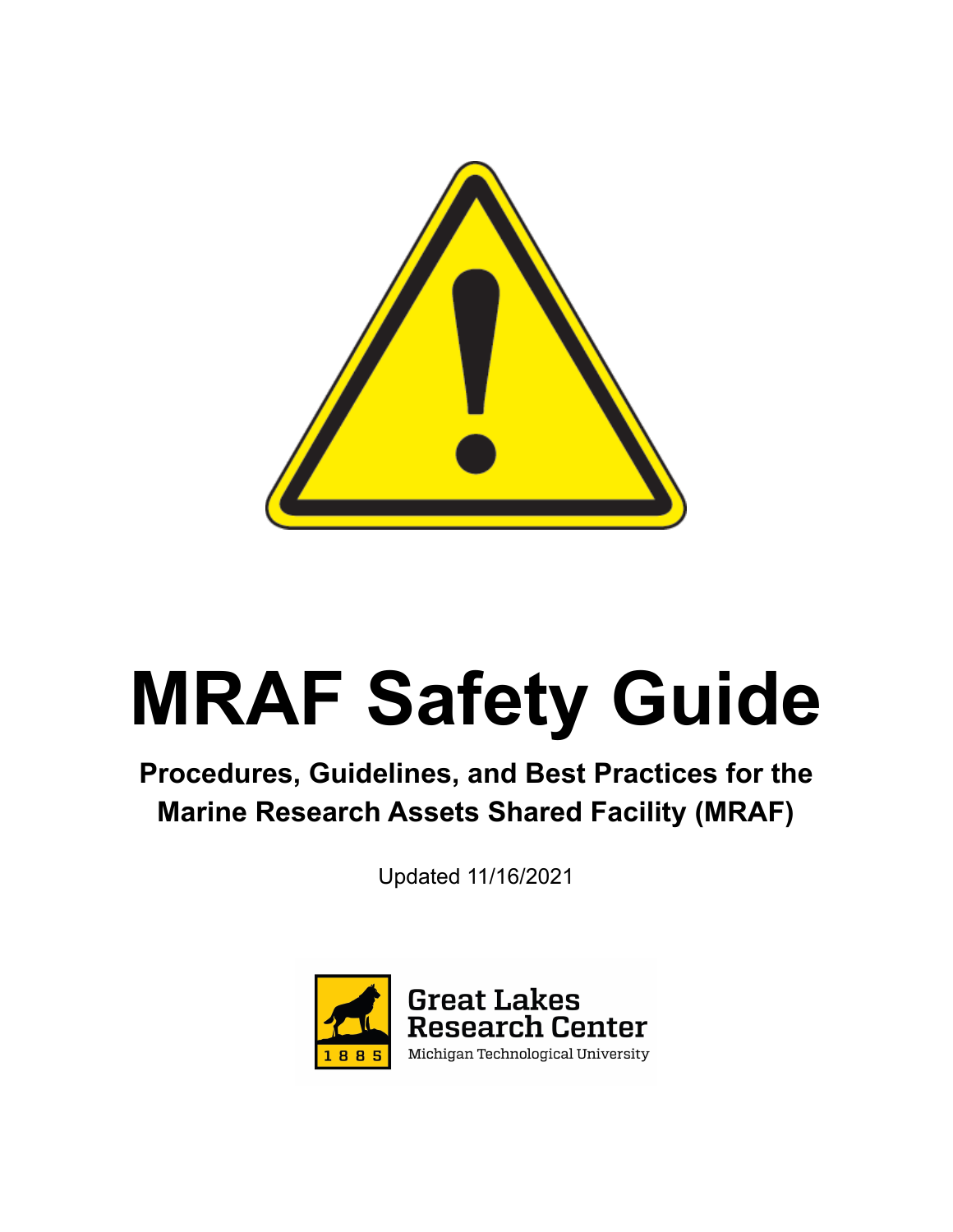# **Table Of Contents**

| <b>Introduction</b>                        | $\overline{2}$ |
|--------------------------------------------|----------------|
| <b>Access</b>                              | $\overline{2}$ |
| <b>General Shop/Tool Safety</b>            | $\overline{2}$ |
| <b>Personal Protective Equipment (PPE)</b> | 3              |
| <b>COVID-19 Exposure Reduction</b>         | 3              |
| <b>Power Tools</b>                         | 4              |
| <b>Flammables</b>                          | 5              |
| <b>Compressed Air</b>                      | 5              |
| <b>Electrical Safety</b>                   | 6              |
| <b>Marine Operations</b>                   | 6              |
| <b>Trailering and Towing</b>               | 7              |
| <b>Ice Operations</b>                      | 7              |
| <b>Overhead Lifts and Cranes</b>           | 8              |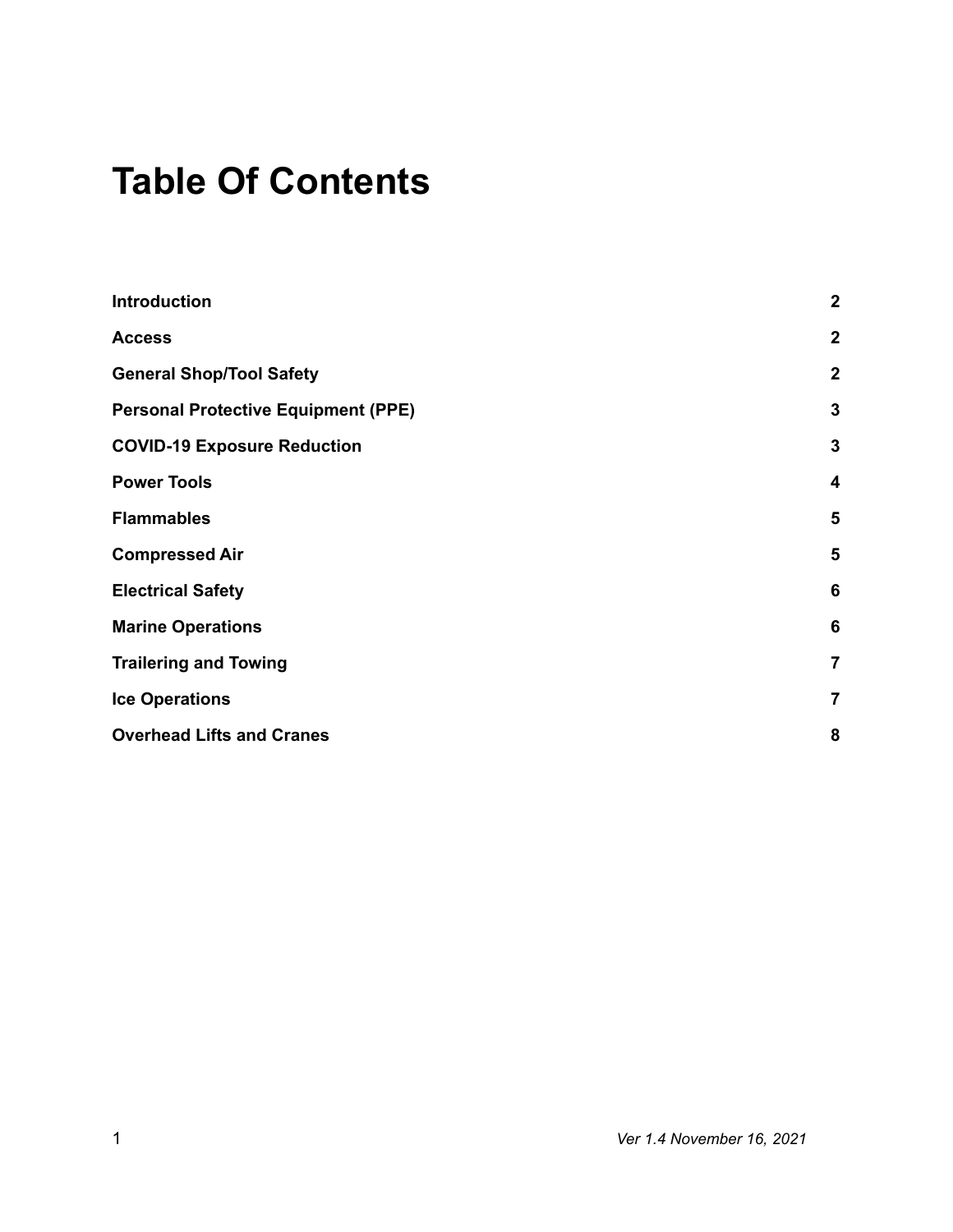## <span id="page-2-0"></span>**Introduction**

 The hazards associated with shop, marine, and winter field work require special safety considerations. Whether you are working in the shop or in the field, the potential hazards for personal injury are numerous. This section highlights essential safety information for working in the shop, on MRAF research vessels, docks and piers, as well as safety considerations and best practices during on ice field operations. Details not addressed in this manual, can be found in the University Safety Manual, online at [https://www.mtu.edu/ehs/documents/safety-manual/.](https://www.mtu.edu/ehs/documents/safety-manual/) All remaining questions and concerns can be addressed by directly contacting MRAF staff.

#### <span id="page-2-1"></span>Access

 Only authorized users (as defined by MRAF staff) should have access to shop spaces. Training may be required before shop and/or tool access is granted.

# <span id="page-2-2"></span>General Shop/Tool Safety

 The following general safety practices apply to all work areas of the MRAF. MRAF staff may apply rules and enforce requirements that are more restrictive than the minimums listed below:

- ● Always wear appropriate personal protective equipment (closed toe/heel shoes and safety glasses).
- Tie back long hair, restrict loose clothing and jewelry.
- ● Food, drink, tobacco products, gum, medications, and cosmetics are not allowed in work areas.
- Avoid distractions (earbuds, cell phone, etc.).
- ● Avoid working alone in the shop, but when unavoidable, make arrangements with MRAF staff or a colleague to check on your status periodically.
- Obtain approval from MRAF staff before using any machines or tools.
- Know the hazards associated with the work.
- ● Ensure you are fully educated on the proper use and operation of any tool before beginning work.
- ● Ensure adequate ventilation to prevent exposure when working with glues, lacquers, paints, dust, and fumes.
- Ensure equipment guards and shields are in place.
- Return tools to their proper locations.
- Report damaged equipment to MRAF staff.
- Keep all work areas and aisles clean and unobstructed.
- Know emergency procedures.
- Report injuries to MRAF staff.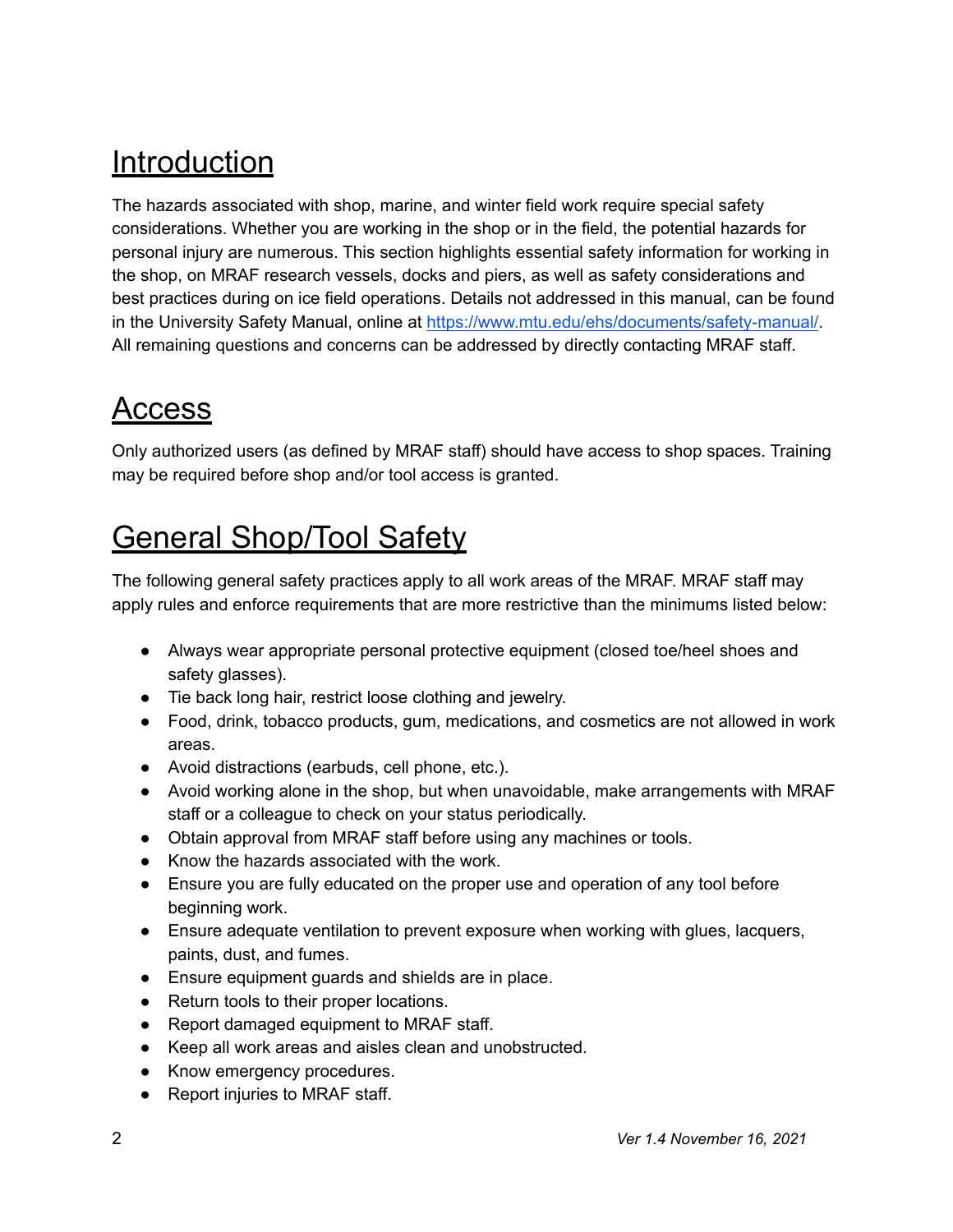# <span id="page-3-0"></span>Personal Protective Equipment (PPE)

Employees and students who use machinery and equipment and who are exposed to the hazards of falling, flying, abrasive and splashing objects, or exposed to harmful dusts, fumes, mists, vapors, or gases will be provided with the appropriate equipment needed, including PPE, to protect them from the hazard. Shop users are expected to use assigned PPE when called for by standard operating procedure, container label or safety data sheet. PPE shall be maintained by MRAF staff in a clean, sanitary and usable condition.

- Safety glasses are to be worn at all times.
- In ear or over ear hearing protection will be worn in loud environments.
- Those who choose to wear either a half-face, air-purifying respirator, APR, or filtering facepiece (dust mask), must do so in accordance with EHS standards detailed online at <https://www.mtu.edu/ehs/programs/respiratory/>.
- ● Gloves of the appropriate material will be worn when working with solvents, adhesives, lubricants, and fuels.
- Personal Flotation Devices (PFDs) see section on Marine Operations
- Hard hats see section on Lifts and Cranes
- Anti exposure wear see section on Ice Operations

#### COVID-19 Exposure Reduction

<span id="page-3-1"></span>(text taken directly from Michigan Tech's MTU Flex COVID Guidance, 11-16-21)

 Behavior and operations at Michigan Tech are guided by our Health and Safety Levels. These levels provide us with the agility to respond to COVID-19 on campus and in the local community in real time with scientifically informed, practical, and targeted steps.

 The COVID-19 Health and Safety Levels provide flexibility, to the extent reasonably possible, for those who are at higher risk for complications from the virus or who have an immediate household member in that category. At the same time, they permit students and employees to be on campus with mitigation efforts tailored to real-time metrics, such as the presence of the virus in the campus community; the presence of the virus in the local community; the health care capacity in the local community; and relevant local, state, and federal guidance and orders.

 **Click here to view the current Health and Safety Level, as well as the [descriptions](https://www.mtu.edu/flex/operations/levels/#two) and [expectations](https://www.mtu.edu/flex/operations/levels/#two) of each level.**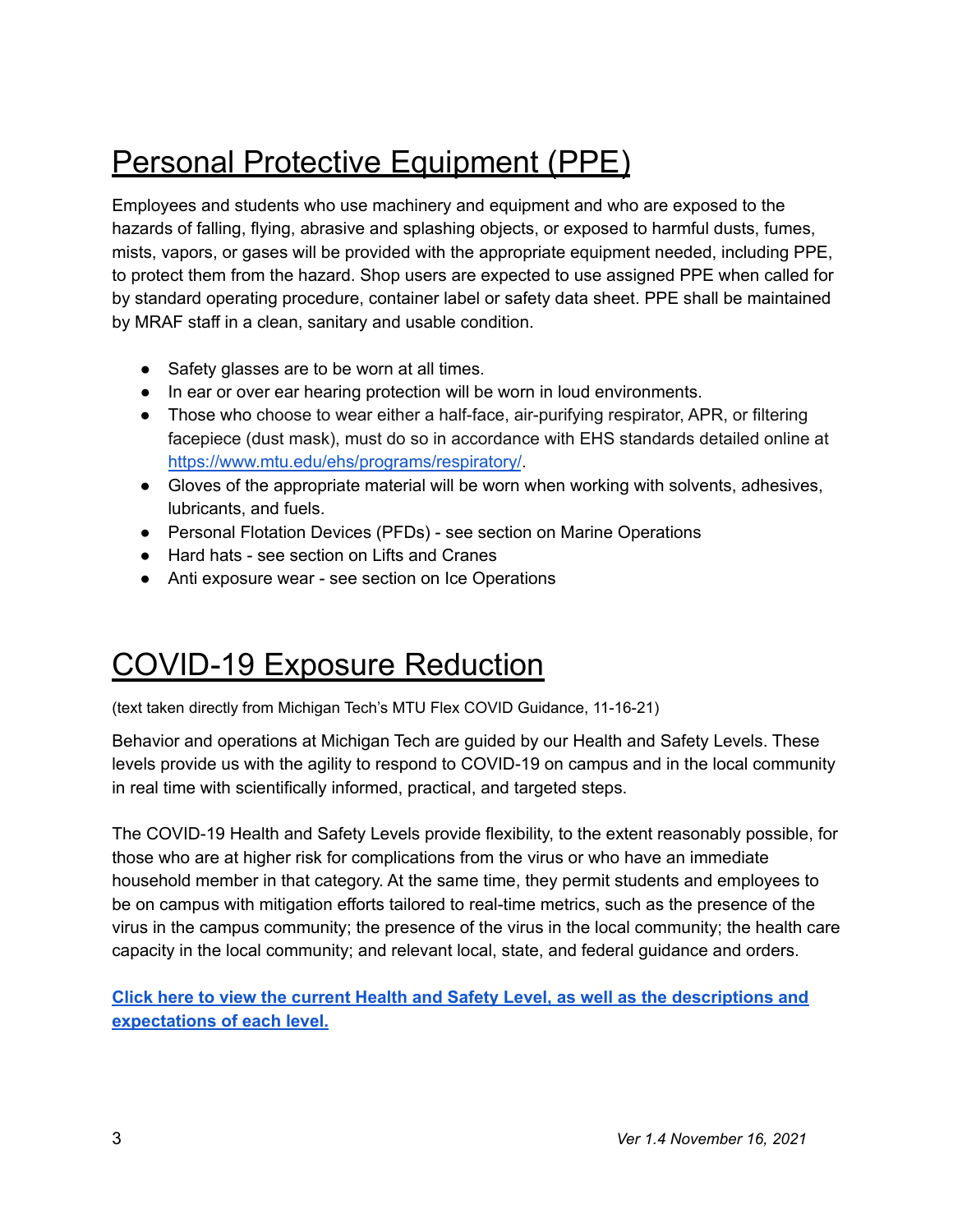## <span id="page-4-0"></span>Power Tools

 Hand tools are non-powered tools such as saws, screw drivers, hammers, chisels and wrenches. Hand tools generally do not require specialized training. Hand tools should be properly maintained after each use.

 Portable power tools are powered by an electrical power source (cord or battery) or gasoline. Examples include: drill, circular saw, grinder, router, jigsaw, and sander. Pneumatic tools are powered by compressed air. These include: drill, impact wrench, grinder, ratchet, sander, and a cut-off tool.

 Stationary power tools are large, non-portable and powered by sources such as electricity, gravity, pneumatic, or hydraulics.

Follow these guidelines for general tool safety:

- Use a tool for its intended purpose and only if you have been trained on the tool.
- ● Inspect all tools before use. Repair or replace them when damaged or defective and report problems to MRAF staff.
- Keep tools sharp.
- Direct sharp cutting tools away from yourself and others.
- Keep all guards in place and lockout devices in place.
- Avoid distractions and pay attention when operating power tools.
- ● Do not rely on strength to perform an operation. The correct tool, blade, and method should not require excessive force.
- Never reach into the point of operation while equipment is running.
- Disconnect or unplug the power source before clearing jams or blockages.
- Never disable or tamper with safety releases or switches.
- Whenever possible use a push stick or pad to move material through a machine.
- Keep a firm grip on portable power tools.
- When possible, secure work pieces with a clamp or vise.
- Keep bystanders away from moving machinery.
- Store tools in a manner that prevents them from being damaged.
- When not in use, power tools are to be unplugged.
- **● Milling and machining will be performed by MRAF Staff only.**

#### <span id="page-4-1"></span>**Flammables**

- When not in use, flammable materials are to be kept in marked containers and placed in a closed flammables cabinet.
- Small amounts of flammable liquids (totalling less than one gallon) may be placed in clearly labeled containers and kept in closed cabinets.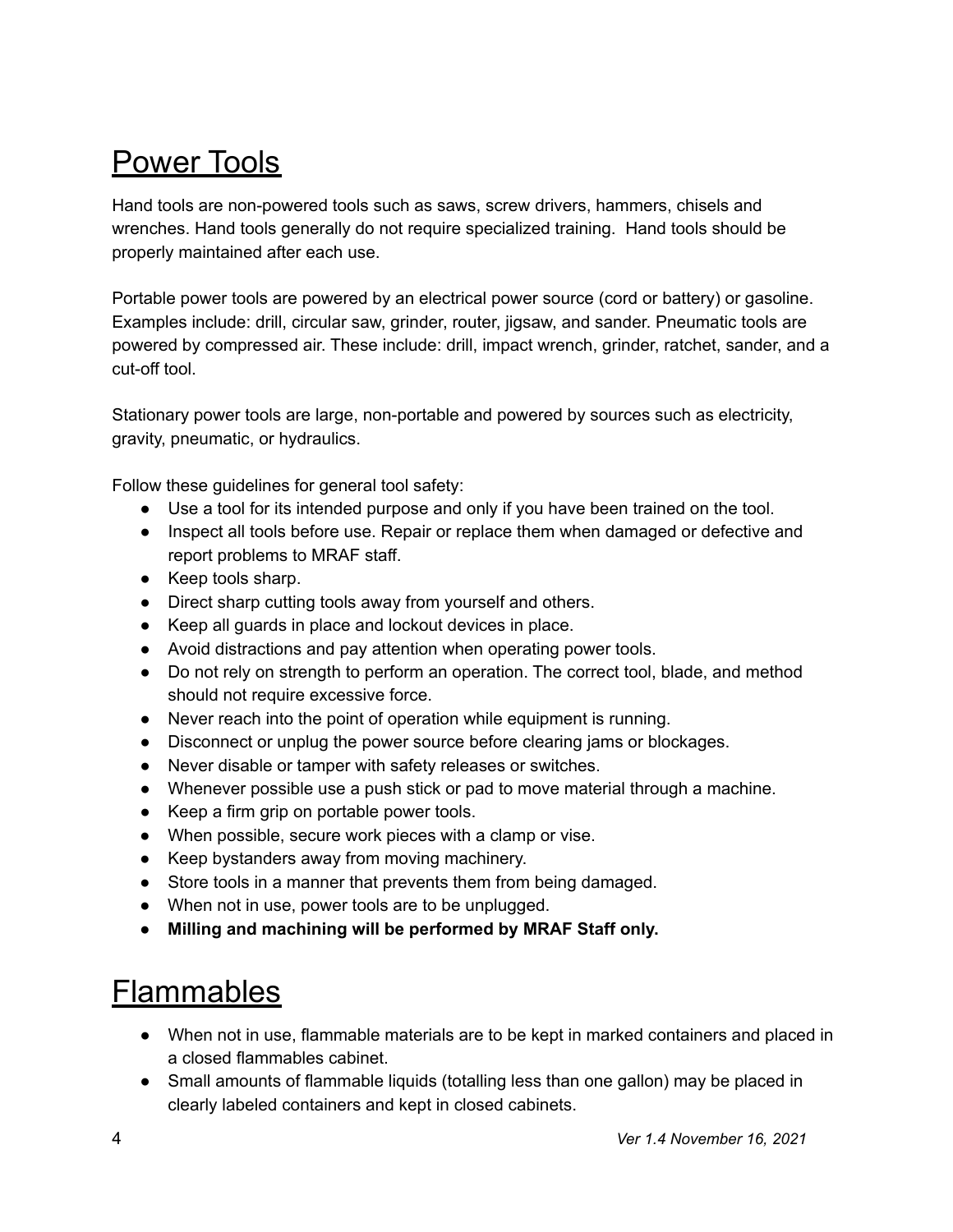- ● Waste motor oil and lubricants will not be kept long term; They will be collected into a designated 5-gallon bucket labelled "GLRC Used Oil", and retrieved on request by EHS for disposal at their convenience.
- ● Further details, considerations, and best practices are provided by EHS online at [https://www.mtu.edu/ehs/documents/flammable-storage/.](https://www.mtu.edu/ehs/documents/flammable-storage/)

#### <span id="page-5-0"></span>Compressed Air

The following precautions pertain to the use of compressed air in MRAF facilities:

- All pipes, hoses, and fittings must have a rating of the maximum pressure of the compressor.
- Air supply shutoff valves should be located (as near as possible) at the point-of-operation.
- Air hoses should be kept free of grease and oil to reduce the possibility of deterioration.
- Hoses should not be strung across floors or aisles where they are liable to cause personnel to trip and fall. When possible, air supply hoses should be suspended overhead, or otherwise located to afford efficient access and protection against damage.
- Hose ends must be secured to prevent whipping if an accidental cut or break occurs.
- Pneumatic impact tools, such as riveting guns, should never be pointed at a person.
- Before a pneumatic tool is disconnected (unless it has quick disconnect plugs), the air supply must be turned off at the control valve and the tool bled.
- Compressed air must not be used under any circumstances to clean dirt and dust from clothing or off a person's skin. Shop air used for cleaning should be regulated to 15 psi unless equipped with diffuser nozzles to provide lessor pressure.
- Goggles, face shields or other eye protection must be worn by personnel using compressed air for cleaning equipment.
- Static electricity can be generated through the use of pneumatic tools. This type of equipment must be grounded or bonded if it is used where fuel, flammable vapors or explosive atmospheres are present.

# <span id="page-5-1"></span>**Electrical Safety**

 Electrical voltages as low as 12-volts, can be dangerous and cause injury. When working with or around electrically powered equipment follow these general precautions:

- ● Shop equipment must be powered by an appropriate electrical source matched to the power requirements recommended by the manufacturer.
- ● All electrical equipment must be UL listed and have either a grounded plug (three prong) or be double insulated.
- ● Protect electrical power cords from damage. Immediately replace cords that are worn, frayed, or otherwise damaged.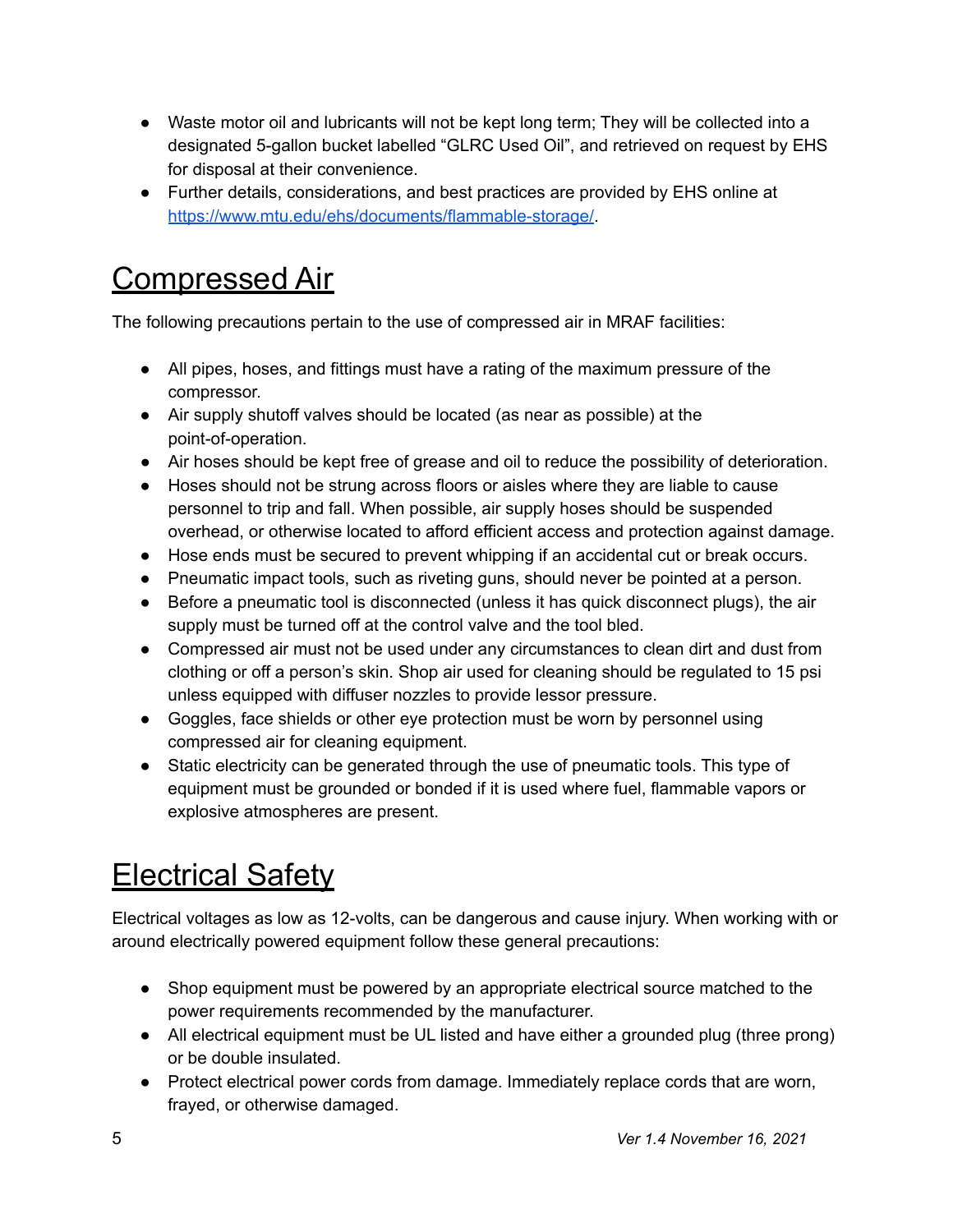- Extension cords are to be used only for temporary use (less than 72 hours).
- Electrical equipment used within six feet of water or in wet/damp environments must be plugged into a Ground Fault Circuit Interrupter (GFCI).
- Do not connect multiple pieces of equipment to the same power source. Shop equipment should be plugged directly into a wall outlet and not a multi-plug power strip.
- Grasp the plug to remove it from the socket never pull the cord.
- Always unplug electrical equipment before attempting any repair or maintenance.
- Further details, considerations, and best practices are are provided by EHS online, at [https://www.mtu.edu/ehs/programs/electrical-safety/.](https://www.mtu.edu/ehs/programs/electrical-safety/)
- **● Direct any further questions regarding electrical systems, batteries, or related power systems to MRAF staff member, Mr. Chris Pinnow.**

## <span id="page-6-0"></span>**Marine Operations**

- ● The "kill switch" lanyard must be worn by anyone operating S/V POLAR, or operating from the aft deck of S/V OSPREY, any time the vessel is operating above displacement speed (on plane). Slow speed operations such as launching/recovering, idling while conducting research activities (i.e sidescan), etc, do not require the kill switch lanyard to be worn, but the operator may do so if he/she feels it would greatly reduce the risk of an ejection overboard.
- ● PFDs will be worn on the docks by individuals working over the side deploying instruments, taking samples, etc. PFDs will also be worn any time an individual is working alone on a GLRC dock. Life rings with throw ropes are located on both GLRC docks.
- ● PFDs will be worn at all times during operation of MRAF small vessels. When aboard the Agassiz, and all life-lines are up, PFDs are not required.
- ● Any time a vessel operates beyond the Keweenaw Waterway (Lake Superior or Keweenaw Bay), and the water temperature is 60 degrees or below, a "gumby" suit must be carried onboard for each person. The vessel Captain/operator will notify all persons on board of the location and instructions for use in the event of an emergency.
- ● All small vessel operators, in cooperation with MRAF staff, must demonstrate competency and/or detail past experience w/ vessels of similar size and type. If necessary, an on water evaluation and remedial training will be scheduled and performed.
- ● Float plans must be filed (opened and closed) with Public Safety when operating the Agassiz, Osprey, and Polar, regardless of the location and duration of operation.
- The pontoon, RIB, and jetski, may be operated without a float plan when deployed within visual **and** radio contact of a research vessel or the GLRC.
- When working with any overhead equipment or vessel davits and cranes, hard hats are required.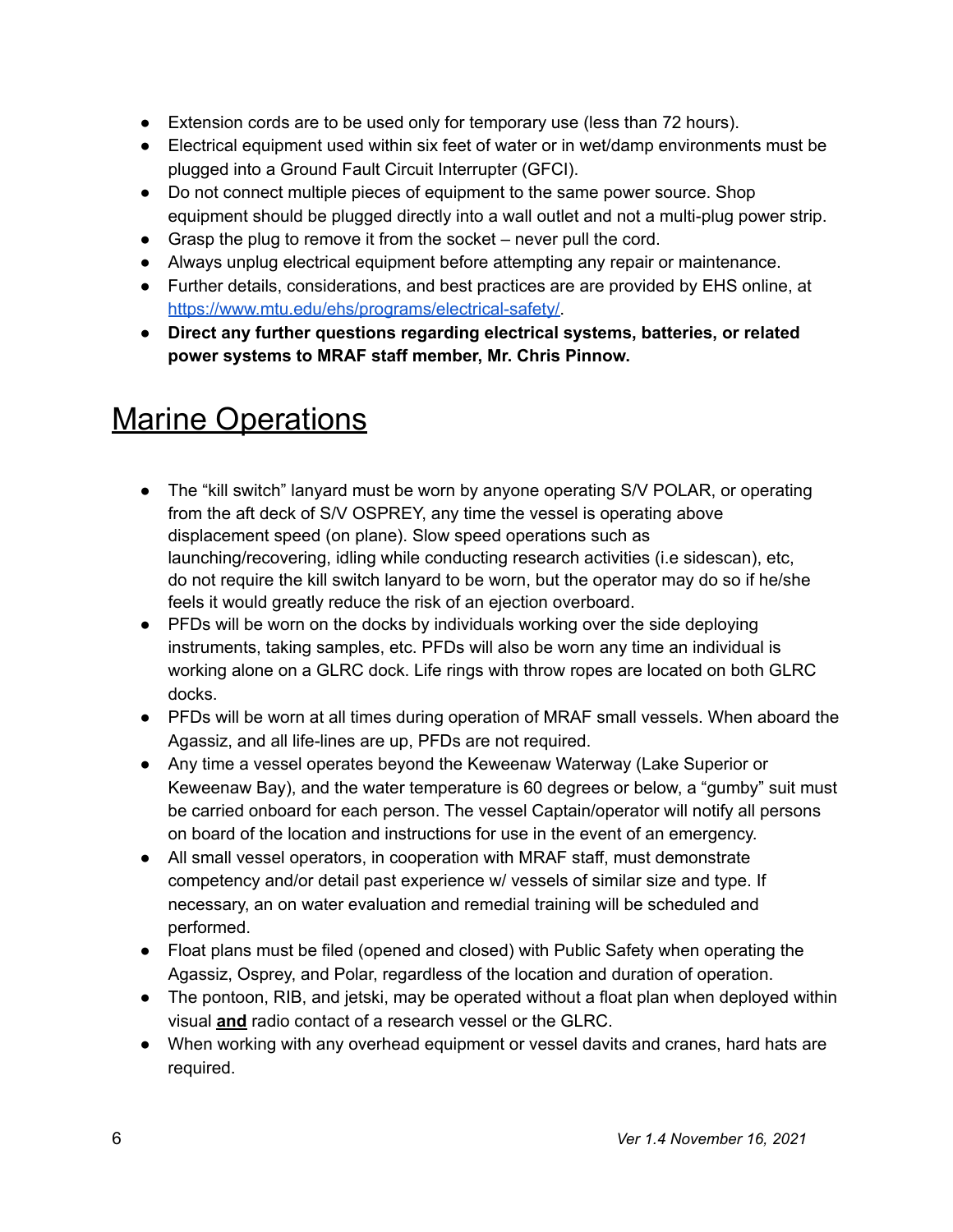**● Direct any further questions regarding vessels and other marine systems to MRAF Manager, Mr. Jamey Anderson.**

### <span id="page-7-0"></span>Trailering and Towing

 Of all the varied and challenging work we do on the Great Lakes, towing trailered boats at highway speeds is one of the most dangerous. The following standards will provide a solid foundation for the safe operation of our trucks and trailers.

#### **Before Towing**

- 1. Drivers will inspect the trailer and hitch in advance of leaving and not depart if any system is not functioning safely. This includes:
	- a. Hitch, pin, ball, receiver
	- b. Brakes, all lights and trailer light connections
	- c. Wheels, tire tread and pressure
	- d. Vessel transom straps and bow safety chain
- 2. If the driver is not qualified to inspect the trailer, MRAF personnel will inspect it for them.
- 3. No driver with more than 5 points on his/her drivers license will be permitted to drive MRAF vehicles. Drivers should self-report if they have more than 5 points on their license.

#### **While Towing**

- 1. Drivers with trailers will obey (not to exceed) all posted speed limits, up to, but not exceeding 75 mph.
- 2. Drivers with trailers will allow for 5 seconds of spacing between the tow vehicle and vehicles in front of them. This equals ~400 feet at 55 mph and ~550 ft at 75 mph.
- 3. Drivers will be otherwise legal to drive in the US and state of MI, and will obey all local traffic laws.
- 4. Seat belts will be worn by drivers and all passengers while the vehicle is in motion.
- 5. All incidents should be promptly reported to the MRAF manager and GLRC Director upon reaching your destination.
- 6. If a vehicle or trailer is damaged or breaks down while away from Houghton and needs to be left at the side of the road or highway, you will notify the above, as well as MTU public safety, local law enforcement and then arrange a local tow for repairs.

## <span id="page-7-1"></span>**Ice Operations**

Ice strength is dependent on thickness, daily temperature, ice history, and snow cover, plus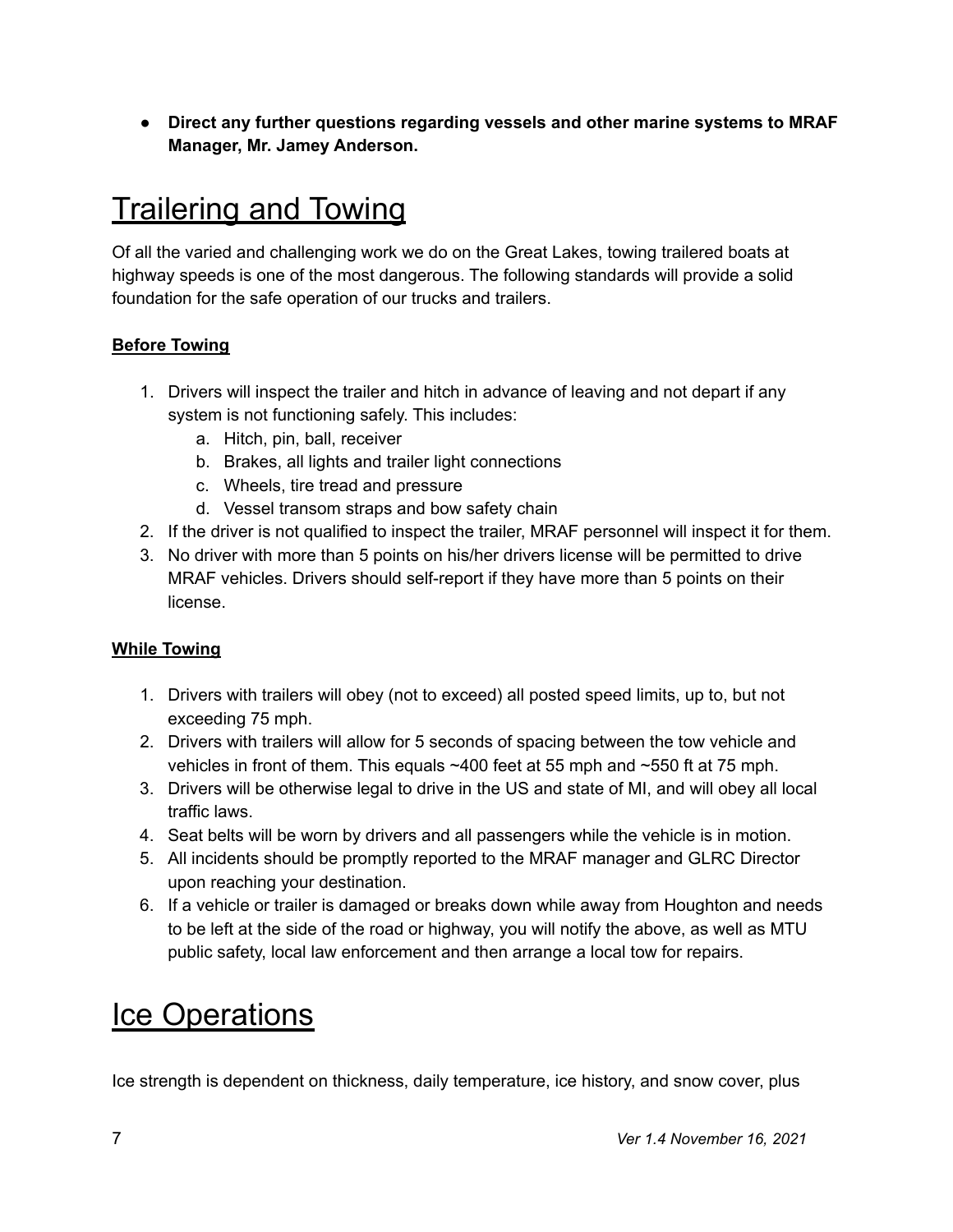water depth under the ice, the size of the water and water chemistry, currents, and distribution of the load on the ice. Additional points to consider:

- **Ice thickness over a body of water is not constant.** Water currents, particularly around narrow spots, bridges, inlets and outlets, are always suspect for thin ice. Beware of ice around partially submerged objects, such as docks, trees, logs, brush, Embankments, pier/bin walls or dam structures.
- **Snow can act like a blanket insulating the water below.** Snow can insulate ice and keep it strong. It can also insulate it to keep it from freezing. Snow cover also hides the surface and can mask rotten ice and thin spots. You should always be cautious when moving across snow-covered ice.
- **Springs and currents** can create areas of extreme thickness and patches that are just wafer thin.
- **Cracks in the ice.** Dry cracks indicate the ice sheet has not been penetrated and they are usually of no concern. Wet cracks mean penetration has occurred to the water below.
- **Stationary loads.** Under moving loads, ice is elastic (depresses, and then recovers to original position after load passes). In the situation of static loads, the ice surface will continue to sag and, depending on the strength of the ice cover, may even fail. Signs of failure are radiating cracks from the bottom of the ice beneath the stationary object, circular cracks in the upper layers of ice adjacent to the load and worse case, signifying imminent failure, circular ice shears immediately adjacent to the loaded surface.

There is always risk when working on ice. Safety best practices for work on ice include:

- **Never go alone and never go on ice if there is any question of its safety**. Never attempt to rescue a victim of ice failure alone.
- Before you leave, **inform your advisor and/or MRAF staff of your destination and expected time of return**.
- When your team is starting from shore and when changing locations on the ice, always **walk at least 10 feet apart**.
- Visually observe the ice from the water's edge before starting onto the ice. Look for evidence of recent thaws, open water, etc. As you proceed from shore, "spud" out in front of you early and often. **Do not travel on ice less than 4" thick. Don't guess, check the thickness with a tape measure.**
- When crossing a large body of water, it is always a good idea to **drill test holes as you progress out from shore** to help judge the thickness and character of the ice. Again, Do not travel on ice less than 4" thick.
- Stay away from cracks, seams, pressure ridges, slushy areas and darker areas that signify thinner ice.